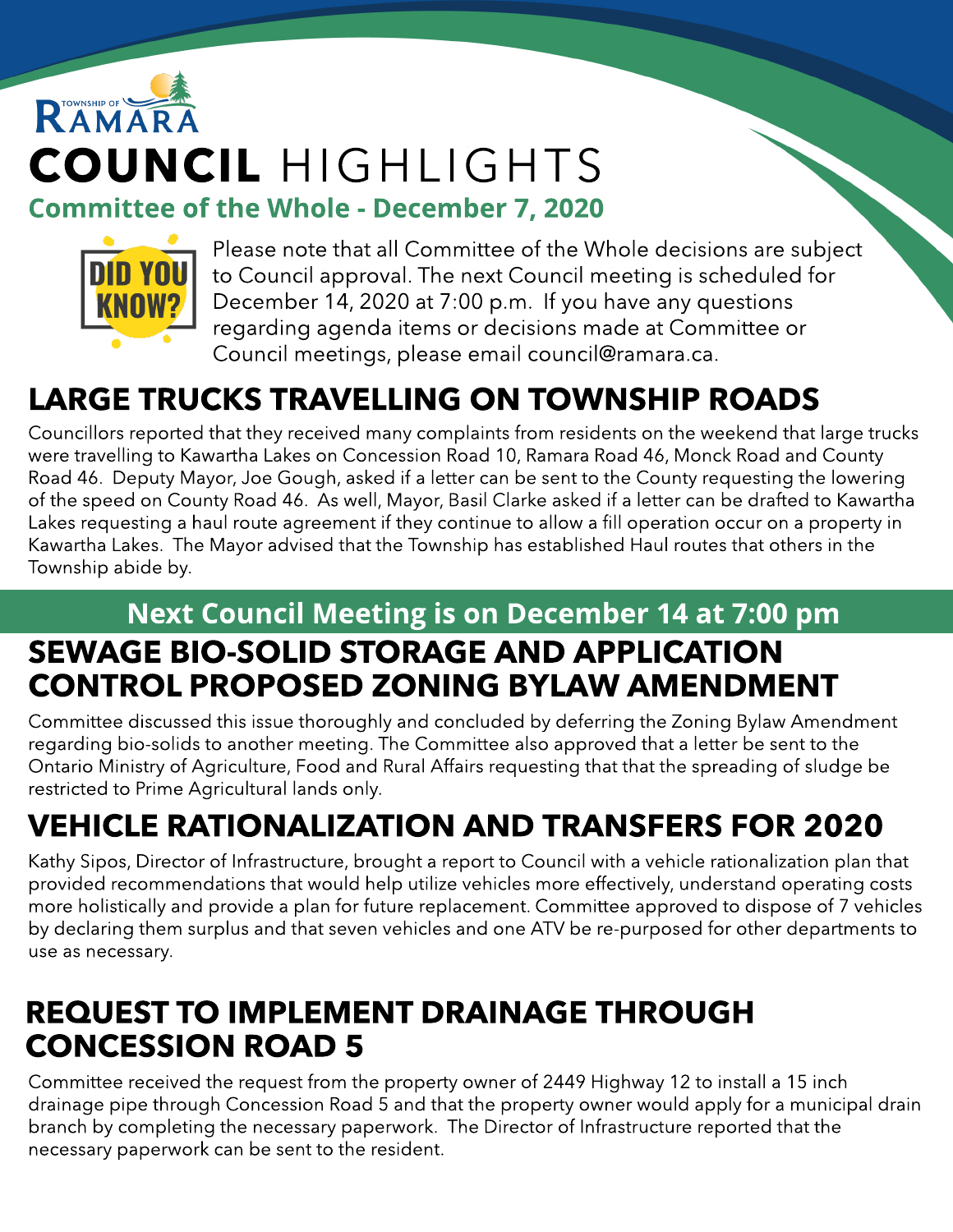### WATERFRONT STRATEGY UPDATE- PRIMARY WATERFRONT LOCATIONS

Jon Popple, Manager of Community Standards, provided Committee with an update of the Waterfront Strategy. He reported that the following four locations will be selected as the primary locations for physical improvements:

- 1. Heritage Farms (Suntrac Drive) Boat Launch Lake Simcoe
- 2. Lagoon City Beach and Park Lake Simcoe
- 3. Lovely Day Park and Boat Launch Lake Simcoe with access to Lake Couchiching
- 4. Poplar Lane Boat Launch Green/Black River

The improvements in the area would be for off street parking facilities, parking lot/park signage, waste receptacles, washrooms, sitting areas and any other infrastructure upgrades.

Secondary Access Points will also be upgraded and they include the following:

- 1. Fern Resort Dock Road/Launch/Parking Lake Couchiching
- 2. Bluebird Street Parking and Launch Lake St John
- 3. Longford Mills Road Parking and Launch Lake St John

Parking plans and active enforcement is part of the Waterfront Strategy.

#### **[Click](https://ramara.civicweb.net/portal/) [here](https://ramara.civicweb.net/portal/) [for](https://ramara.civicweb.net/portal/) [Count](https://www.simcoe.ca/dpt/ccd/newsletters)y [Council](https://www.simcoe.ca/dpt/ccd/newsletters) [Highlight](https://www.simcoe.ca/dpt/ccd/newsletters)s**

#### REQUEST TO LOWER SPEED LIMIT ON COUNTY ROAD 45 (MONCK ROAD)

Committee approved to send a request to the County of Simcoe to lower the speed limit to 60 km/hr in Rathburn on County Road 45 (Monck Road) from Sideroad 20 to the train tracks west of County Road 169.

### NO PARKING - COURTLAND STREET

Committee approved to establish a no parking zone on Courtland Street from Creighton Street North south to the end of the road (on the north side of Highway 12).

#### WATER FINANCIAL PLAN

Committee discussed the Water Financial Plan and the Mayor reported that our drinking water rates are higher than surrounding municipalities. As part of the Infrastructure plan for 2021, staff will examine the financial viability of our water systems as it relates to the future plans for the Township.

#### INVESTING IN CANADA INFRASTRUCTURE PROGRAM: COVID-19 RESILIENCE INFRASTRUCTURE STREAM GRANT

The Township of Ramara received \$100,000.00 from the Investing in Canada Infrastructure Program: COVID-19 Resilience Infrastructure Stream grant. As a result, the Township is able to apply for one project that meets one of the four criteria. Committee approved to apply the Waterfront Strategy that will help provide and support a safe and accessible waterfront areas to residents that follow all COVID-19 protocols.